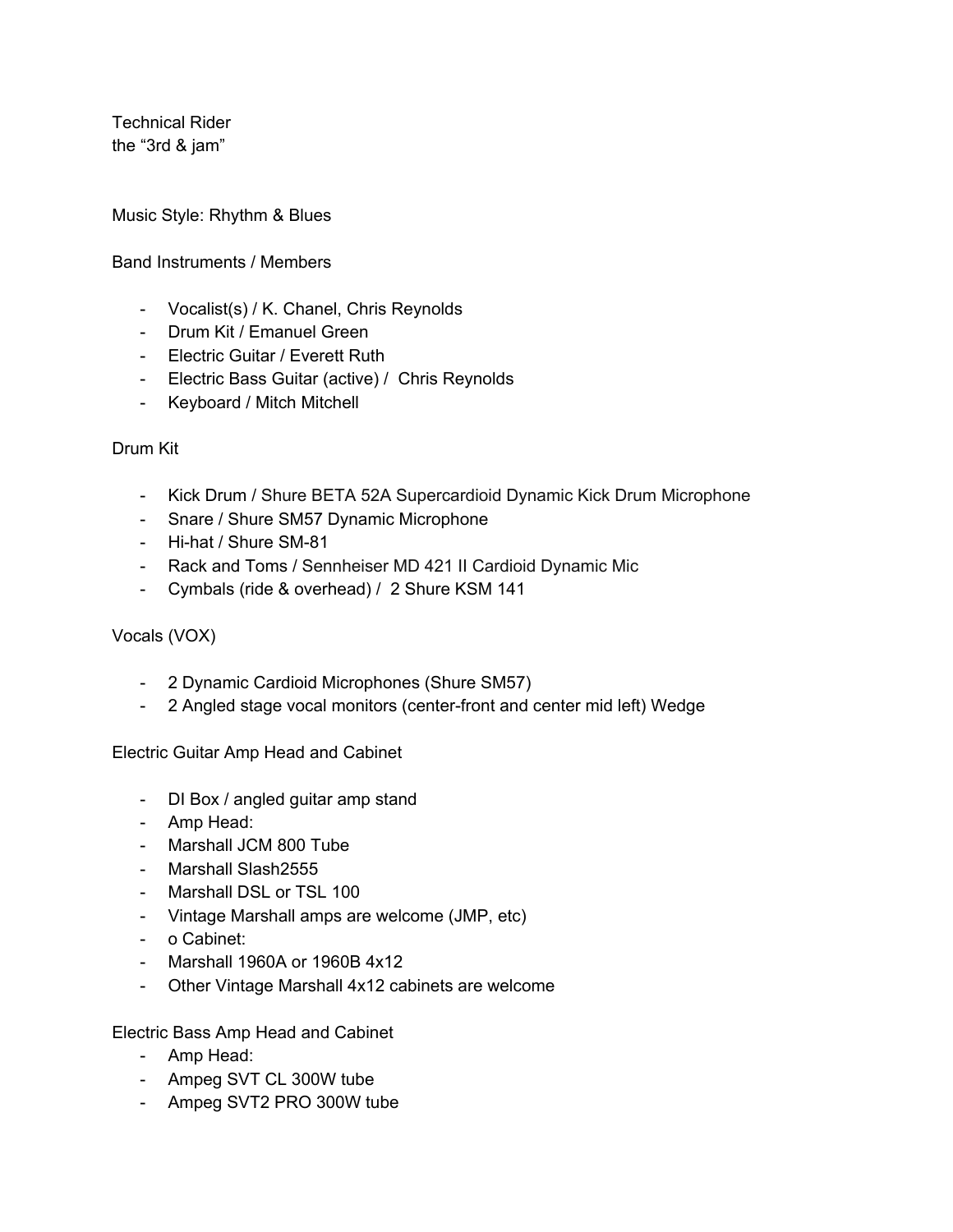- Markbass Little Mark Rocker 500W hybrido Cabinet:
- Ampeg SVT810 8x10
- Ampeg SVT410 4x10 plus 1x152x Markbass Standard 104 4x10

## Keyboard

- Double braced keyboard stand that can support up to 80 pounds
- Angled amp stand
- Roland KC-400

INPUT LIST (similar quality microphones and amplification cabinets may be substituted)

| Inpu<br>t      | Description               | Stand                       | Insert                | <b>Input Notes</b> |
|----------------|---------------------------|-----------------------------|-----------------------|--------------------|
| $\mathbf{1}$   | Drum: Kick                | <b>STAND</b>                | Compress<br>or        |                    |
| $\overline{2}$ | Drum: Snare Top           | CLAW / CLIP                 | Compress<br><b>or</b> |                    |
| 3              | Drum: Rack Tom 1          | CLAW / CLIP                 |                       |                    |
| 4              | Drum: Rack Tom 2          | CLAW / CLIP                 |                       |                    |
| 5              | Drum: Floor Tom           | CLAW / CLIP                 |                       |                    |
| 6              | Drum: Hi-Hat              | <b>STAND</b>                |                       |                    |
| $\overline{7}$ | Drum: Overhead (L)        | <b>BOOM</b><br><b>STAND</b> |                       |                    |
| 8              | Drum: Overhead (R)        | <b>BOOM</b><br><b>STAND</b> |                       |                    |
| 9              | Keyboard STAGE RIGHT      |                             |                       | Angled amp stand   |
| 10             | <b>Bass STAGE LEFT</b>    | N/A                         |                       | DI from amp        |
| 11             | <b>Guitar STAGE RIGHT</b> |                             |                       | Angled amp stand   |
| 13             | Vox CENTER (lead singer)  | <b>BOOM</b><br><b>STAND</b> | Compress<br><b>or</b> |                    |
| 15             | <b>BGV STAGE</b>          | <b>BOOM</b>                 | Compress              | boom stand         |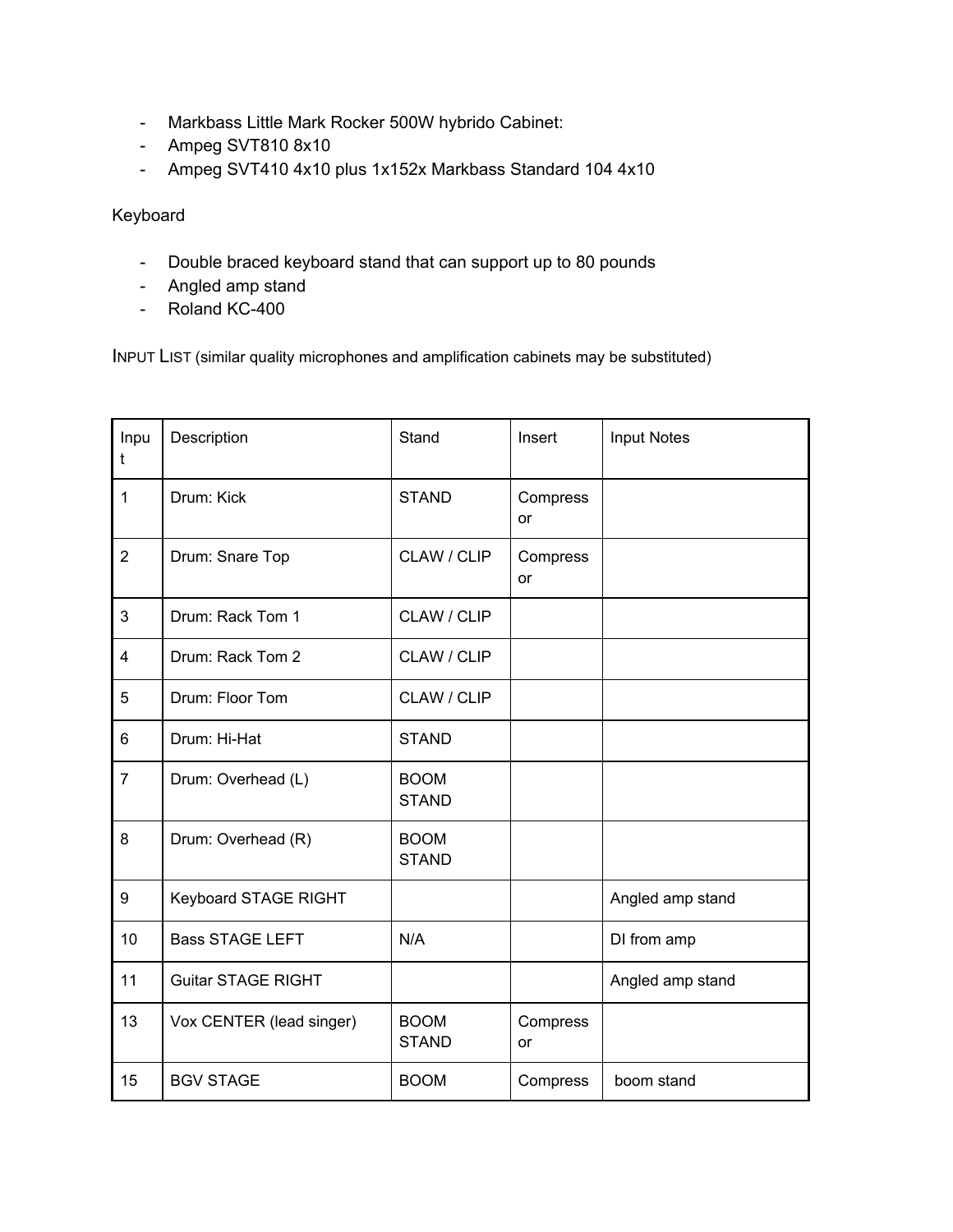| cc<br>_<br>DdSS.<br><u>__ .</u> | <b>ANL</b> | or |  |
|---------------------------------|------------|----|--|
|                                 |            |    |  |

MONITOR MIX

- 1. Lead Vocals: IEM or Wedge lead vox, BGV, guitars, keyboard
- 2. Guitar stage right: Wedge lead vox, BGV, guitar, bass, keyboard, kick drum
- 3. Keyboard stage right: Wedge lead vox, BGV, guitar, bass, keyboard, kick drum
- 4. Bass/BGV stage left: Wedge lead vox, BGV, guitar, bass, keyboard, kick drum
- 5. Drums: Wedge lead vox, BGV, guitar, bass, keyboard, ALL drums

#### STAGE PLOT / STAGE SETUP